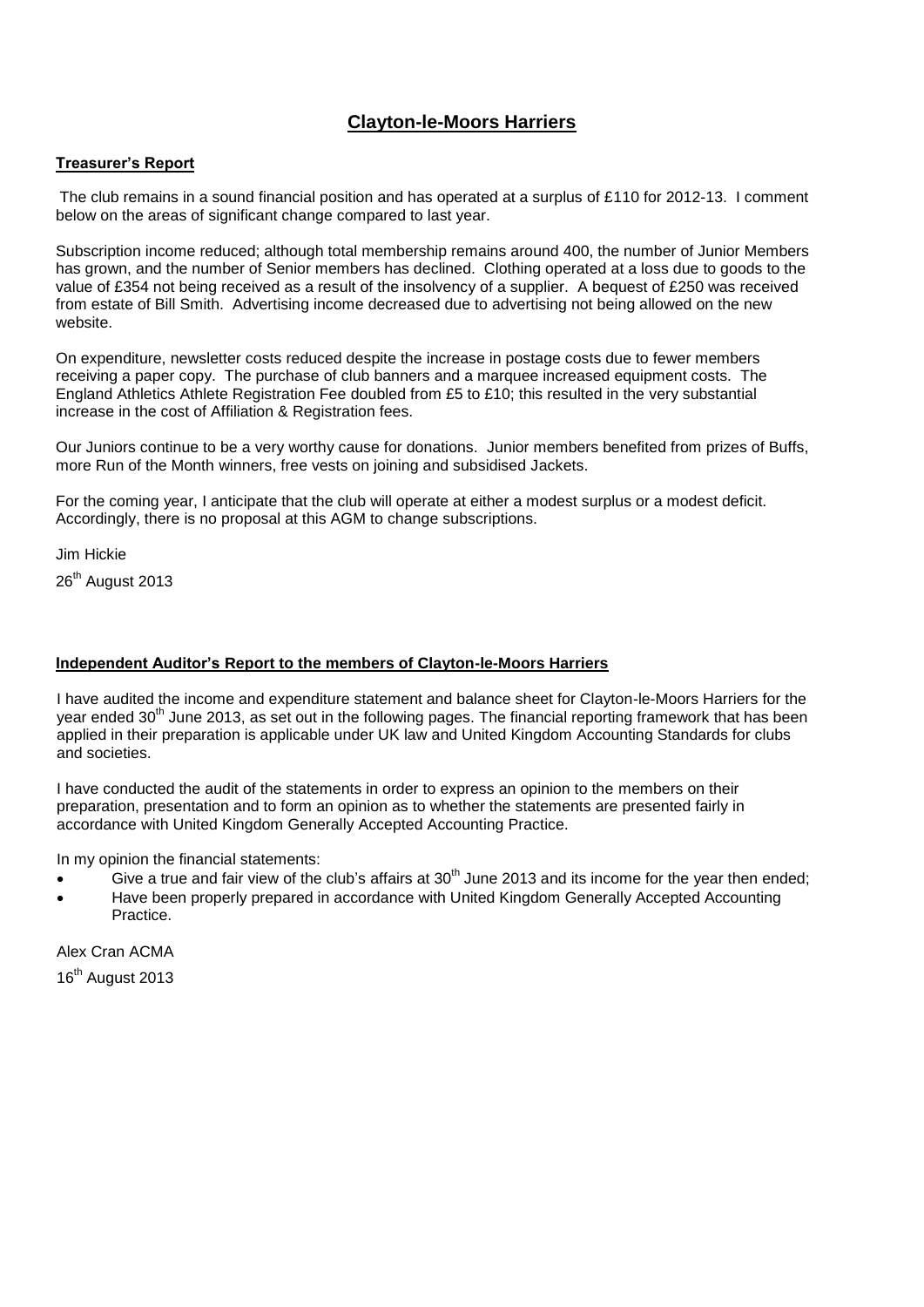## **Income & Expenditure Account for the year ending 30th June 2013**

|                                           |                                                                     | 2012-13         | <u>2011-12</u>   |
|-------------------------------------------|---------------------------------------------------------------------|-----------------|------------------|
| Income:                                   |                                                                     |                 |                  |
|                                           | Subscriptions                                                       | £7,202          | £7,797           |
|                                           | Clothing                                                            | $-E414$         | £179             |
|                                           | Socials                                                             | £85             | £305             |
|                                           | <b>Race Promotions</b>                                              | £1,246          | £918             |
|                                           | Donations                                                           | £291            | £0               |
|                                           | Advertising                                                         | £360            | £680             |
|                                           | <b>Bank Interest</b>                                                | £5              | £5               |
|                                           |                                                                     | £8,774          | £9,884           |
| Expenditure:                              |                                                                     |                 |                  |
|                                           | Newsletter                                                          | £2,485          | £3,039           |
|                                           | <b>Race Entries</b>                                                 | £1,087          | £934             |
|                                           | Post & Stationery                                                   | £80             | £112             |
|                                           | Insurance                                                           | £75             | £75              |
|                                           | Travel                                                              | £41             | £265             |
|                                           | Committee Meetings/AGM                                              | £276            | £230             |
|                                           | Equipment                                                           | £411            | £248             |
|                                           | Trophies/Mementoes                                                  | £983            | £1,091           |
|                                           | Affiliation & Registration Fees                                     | £3,102          | £1,750           |
|                                           | Web Site Expenses                                                   | £100            | £38              |
|                                           | Coaching & Officials Courses                                        | £25             | £325             |
|                                           |                                                                     |                 |                  |
|                                           |                                                                     | £8,665          | £8,108           |
|                                           | Surplus/Deficit for the Year                                        | £110            | £1,776           |
|                                           |                                                                     | £8,774          | £9,884           |
| <b>Balance Sheet as at 30th June 2013</b> |                                                                     |                 |                  |
|                                           |                                                                     | 30/06/2013      | 30/06/2012       |
| Assets:                                   |                                                                     |                 |                  |
|                                           | <b>Clothing Stock</b>                                               | £1,782          | £2,124           |
|                                           | Junior Clothing Stock (Note 2)                                      | £216            | £0               |
|                                           | Debtors                                                             | £667            | £644             |
|                                           | Cash at bank - Club account                                         | £8,671          | £9,991           |
|                                           | Cash at bank - Race accounts                                        | £2,026          | £1,757           |
|                                           |                                                                     | £13,363         | £14,517          |
| Liability:                                | Creditors                                                           | £776            | £2,181           |
| <u>Net Assets:</u>                        |                                                                     | £12,587         | £12,336          |
|                                           |                                                                     |                 |                  |
| Financed by:                              |                                                                     |                 |                  |
|                                           | Raised Fund (Note 1)                                                | £134            | £434             |
|                                           | Junior Fund (Note 2)                                                | £1,328          | £887             |
|                                           | Retained surplus c/f from last year<br>Surplus/Deficit for the Year | £11,015<br>£110 | £9,239<br>£1,776 |
|                                           |                                                                     |                 |                  |
|                                           |                                                                     | £12,587         | £12,336          |